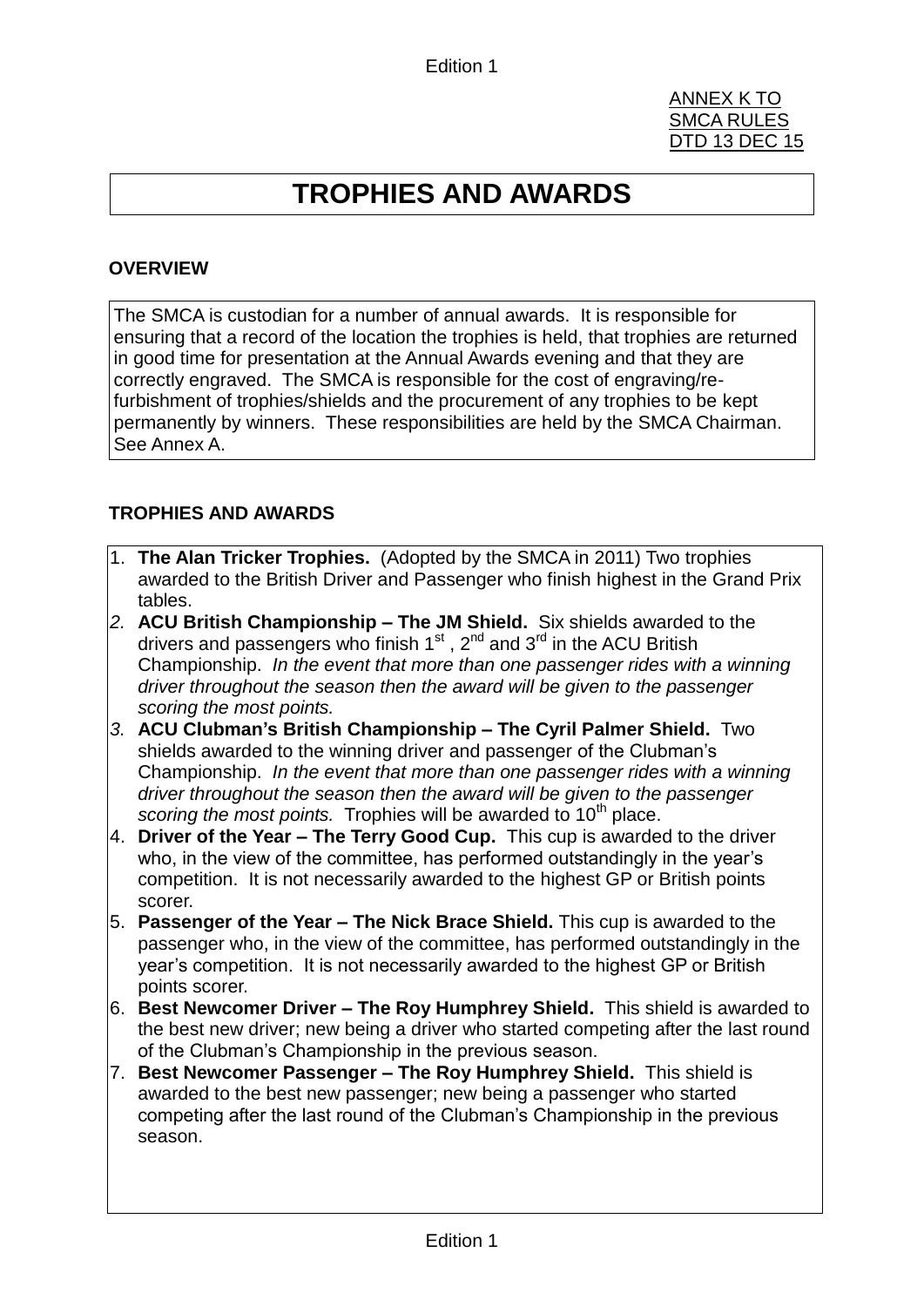- 8. **Most Improved – The SMCA Trophy.** This trophy is awarded to the driver or passenger who, in the view of the committee, has shown the most improvement; either, over their previous seasons results or in their personal riding or passengering ability. It will not generally be awarded to a winner of one of the major trophies, i.e Championship, Newcomer or Driver/Passenger of the Year.
- 9. **Services to Sidecarcross.** A trophy awarded to a person judged by the committee to have made a major contribution to British Sidecarcross either in year or over a period of time.

## **OTHER TROPHIES**

**Under 21 Driver & Under 21 Passenger – The Pelling/Kemp Shields** Two shields awarded by Paul Pelling and Sue Kemp to the best Under 21 Driver and Passenger of the season. These are controlled by the SMCA , engraved along with the other trophies and presented at the Awards evening. Paul and Sue choose the winners and pay for the engraving.

# **VOTING**

The following trophies will be awarded by majority vote by the SMCA members. The committee will agree a shortlist of eligible parties for each award and will distribute to the members. One vote per member, per category. In the event of a split decision, the Chairman has the casting vote.

Driver of the Year Passenger of the Year Best Newcomer Driver Best Newcomer Passenger Most Improved Services to Sidecarcross

At Appx 1 to this Annex are the annual trophy and engraving requirements.